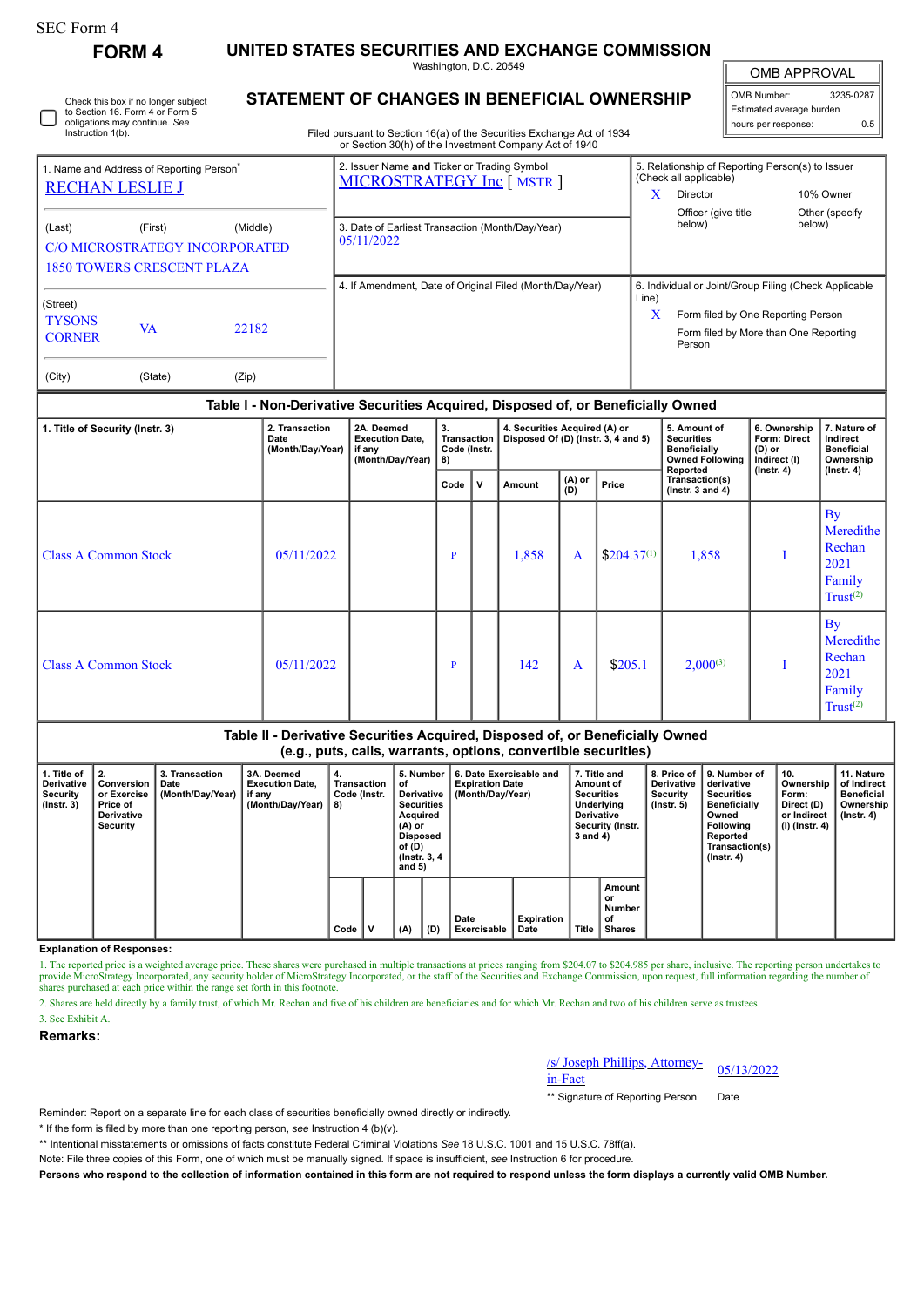Know all by these presents, that the undersigned hereby constitutes and appoints each of W. Ming Shao, Phong Le, and Joseph Phillips, signing singly, the undersigned's true and lawful attorney-in-fact to:

(1) execute for and on behalf of the undersigned, in the undersigned's capacity as an officer and/or director of MicroStrategy Incorporated (the "Company"), Forms 3, 4, and 5 in accordance with Section 16(a) of the Securities Exchange Act of 1934 and the rules thereunder;

(2) do and perform any and all acts for and on behalf of the undersigned which may be necessary or desirable to complete and execute any such Form 3, 4, or 5 and timely file such form with the United States Securities and Exchange Commission and any stock exchange or similar authority; and

(3) take any other action of any type whatsoever in connection with the foregoing which, in the opinion of such attorney-in-fact, may be of benefit to, and in the best interest of, or legally required by, the undersigned, it being understood that the documents executed by such attorney-in-fact on behalf of the undersigned pursuant to this Power of Attorney shall be in such form and shall contain such terms and conditions as such attorney-in-fact may approve in such attorney-in-fact's discretion.

The undersigned hereby grants to each such attorney-in-fact full power and authority to do and perform any and every act and thing whatsoever requisite, necessary, or proper to be done in the exercise of any of the rights and powers herein granted, as fully to all intents and purposes as the undersigned might or could do if personally present, with full power of substitution or revocation, hereby ratifying and confirming all that such attorney-in-fact, or such attorney-in-fact's substitute or substitutes, shall lawfully do or cause to be done by virtue of this Power of Attorney and the rights and powers herein granted. The undersigned acknowledges that the foregoing attorneys-in-fact, in serving in such capacity at the request of the undersigned, are not assuming, nor is the Company assuming, any of the undersigned's responsibilities to comply with, or the undersigned's liability under, Section 16 of the Securities Exchange Act of 1934.

This Power of Attorney supersedes any and all previous Powers of Attorney relating to Form 3, 4, and 5 filings in the undersigned's capacity as an officer and/or director of the Company, and shall remain in full force and effect until the undersigned is no longer required to file Forms 3, 4, and 5 with respect to the undersigned's holdings of and transactions in securities issued by the Company, unless earlier revoked by the undersigned in a signed writing delivered to the foregoing attorneys-in-fact.

IN WITNESS WHEREOF, the undersigned has caused this Power of Attorney to be executed as of the date written below.

Signature: /s/ Leslie Rechan Print Name: Leslie Rechan Print Date: May 13, 2022